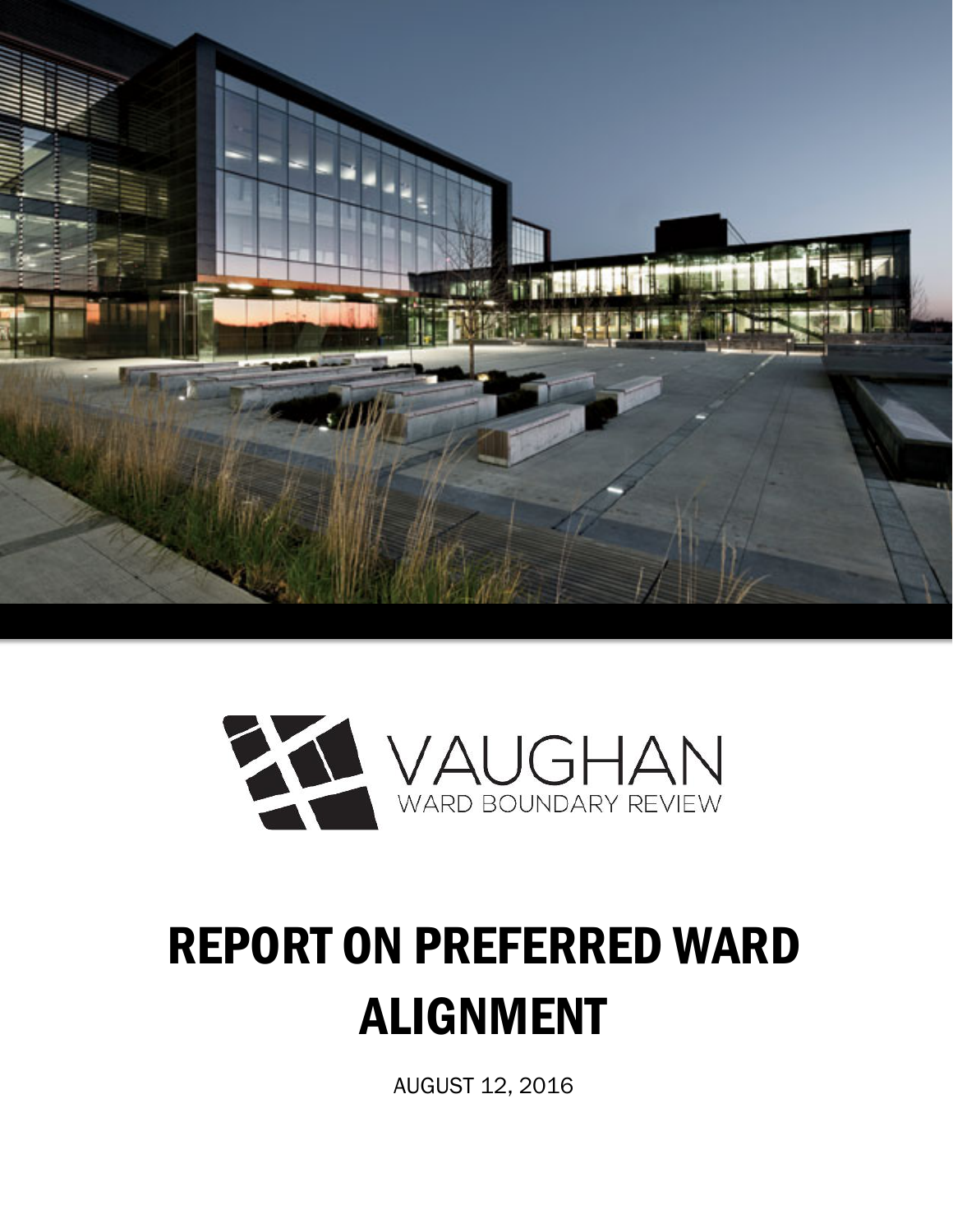# **CONTENTS**

## **APPENDICES**

**Appendix A** Map of Existing Wards

**Appendix B** Maps of the Three Options

**Appendix C** Online/Public Meeting Survey

**Appendix D** Summary of Comments Regarding the Functions of Local & Regional Councillors

**Appendix E** Table Option 1: Maintain Current Number of Wards – Suggestions for Refinements

**Appendix F** Map of Preferred Ward Alignment – With Existing Wards Shown

**Appendix G** Map of Preferred Ward Alignment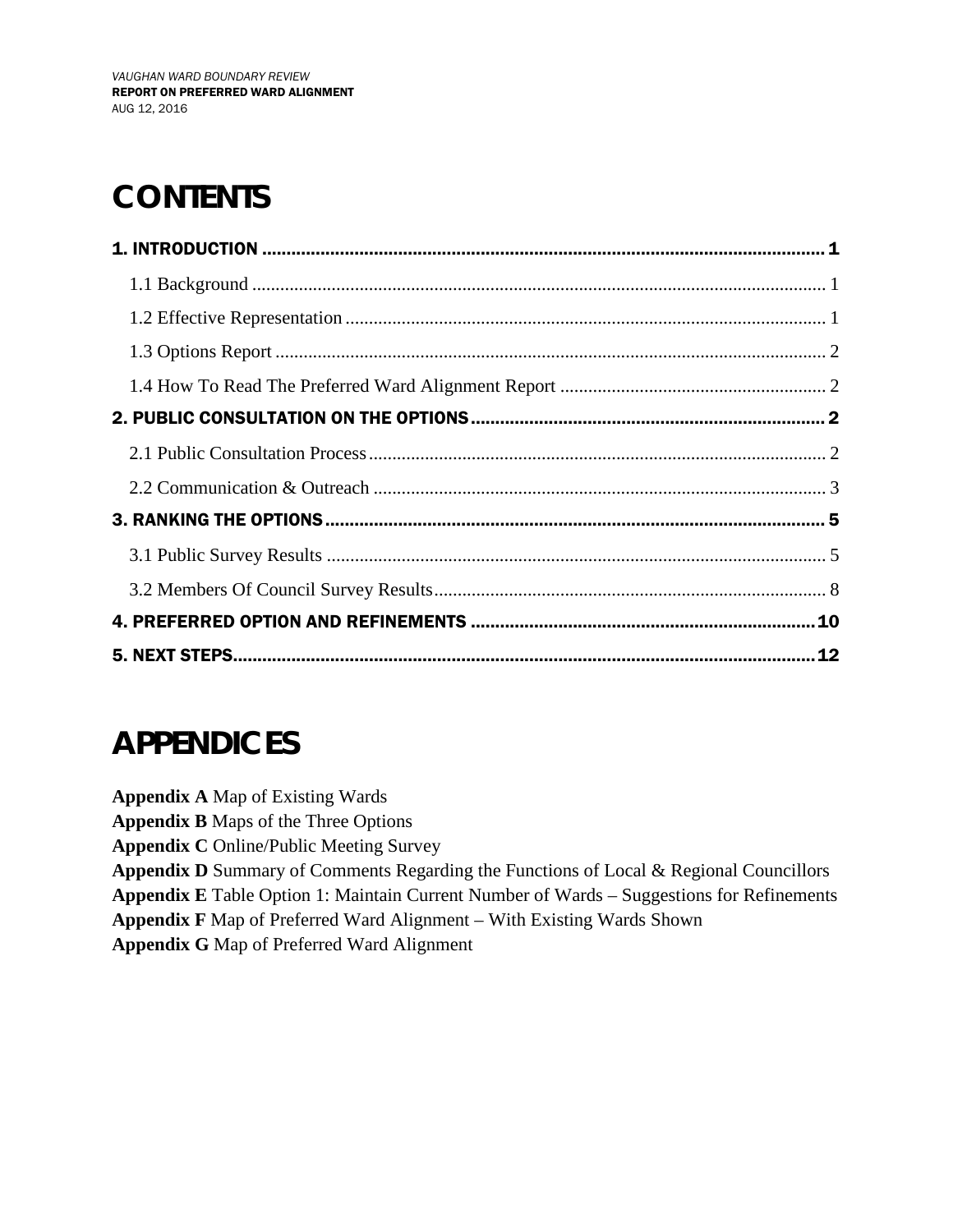

# **1. INTRODUCTION**

This Preferred Ward Alignment Report is the second report in the Vaughan Ward Boundary Review (Vaughan WBR) project. It is the result of the public discussion of the first report, the Options Report, June 2016, which outlined a number of options for realigning the ward structure of the City of Vaughan.

#### **1.1 BACKGROUND**

In April 2016, the City of Vaughan engaged an independent consultant team (the Vaughan WBR Team) to carry out a comprehensive ward boundary review. This review is in line with a Council approved direction and is scheduled to be completed in early 2017 for implementation in the 2018 municipal election. The Vaughan WBR Team is a partnership among the Canadian Urban Institute, Beate Bowron Etcetera, The Davidson Group and Hemson Consulting.

The Vaughan WBR is timely, since the populations across Vaughan's 5 wards vary considerably. Based on the 20[1](#page-2-0)1 Census, Vaughan's wards range from  $45,800<sup>1</sup>$  (Ward 4) to 69,500 (Ward 5), a spread of minus 23% to plus 17% around the average ward population of 59,500. Estimates for 2014 put the average ward population at 62,800 and the spread at minus 17% to plus 14%. These variances among ward population sizes do not achieve the principle of *effective representation*, as defined by the courts and applied by the Ontario Municipal Board (OMB). A map of Vaughan's existing wards is attached as **APPENDIX A**.

The Vaughan WBR was tasked with bringing forward a number of options for a re-aligned ward structure for Vaughan. To develop these options, the Vaughan WBR used population projections supplied by York Region, established a 'target year of 2022', aimed for a  $+/-10\%$  in voter parity and ensured that all options result in a ward structure that can last the City of Vaughan for the 2018, 2022 and 2026 municipal elections. All of the options meet the test of *effective representation*.

#### **1.2 EFFECTIVE REPRESENTATION**

The principles of *effective representation* contain several distinct components that need to be balanced. These are: voter parity; natural/physical boundaries; and geographic communities of interest. Additional factors that are taken into consideration include: capacity to represent, size and shape of wards and population growth within wards. While all of these factors have to be examined, they are not all equal. Some need to be given more prominence than others in determining options for new ward configurations. For example, voter parity, often referred to as 'rep-by-pop' (representation by population), is pivotal and is a key determinant of *effective* 

<span id="page-2-0"></span> $\overline{a}$ *<sup>1</sup> All projected numbers in this report have been rounded to the nearest 100.*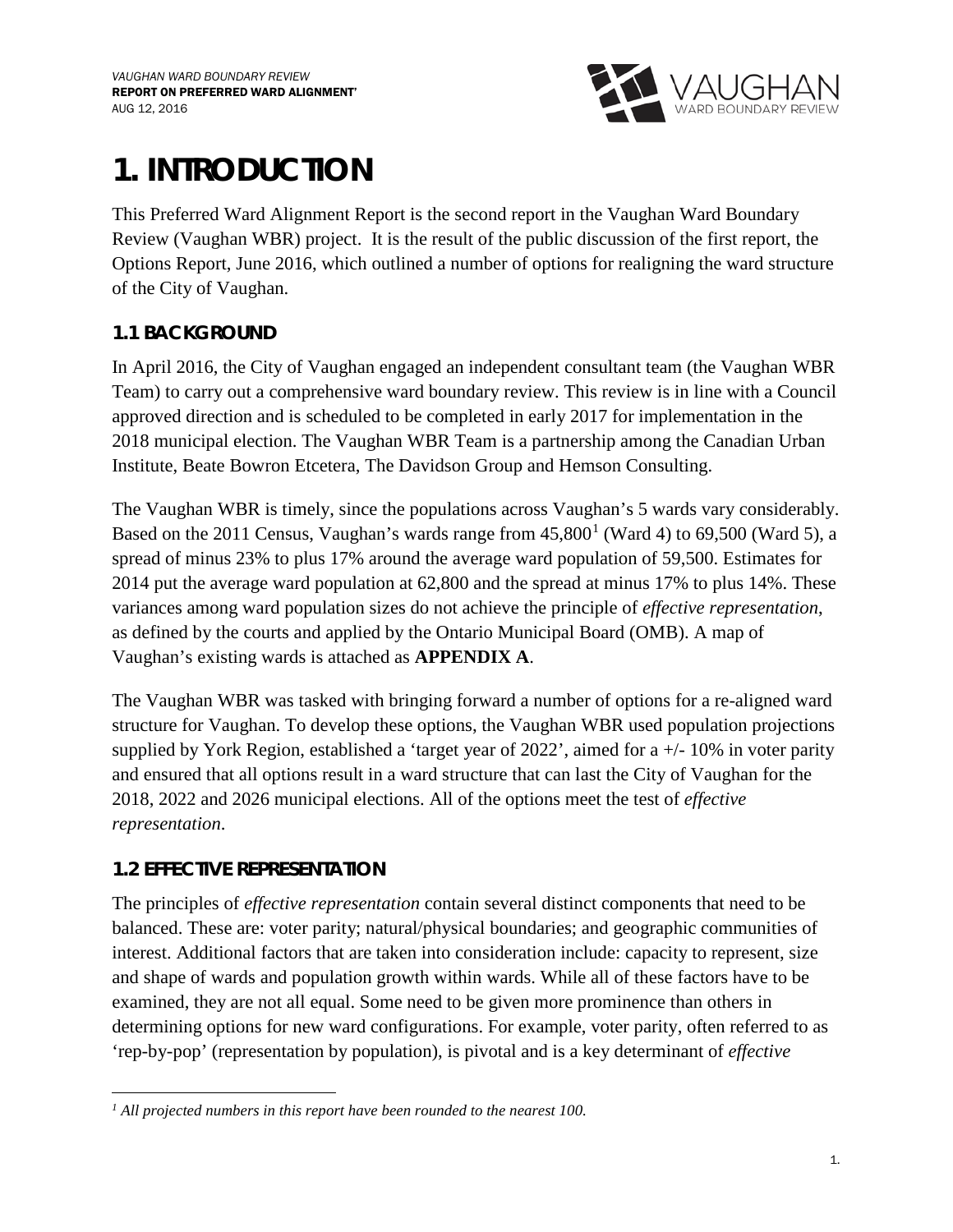

*representation*. Respect for communities of interest is another major element of ward boundary reviews, as is the use of coherent, recognizable boundaries for wards.

#### **1.3 OPTIONS REPORT**

In June 2016 the Vaughan WBR published an **[Options Report,](https://www.vaughan.ca/projects/city_government/boundary_review/General%20Documents/VaughanWBROptionsReport-FINAL.pdf)**  which outlined three options for re-aligning Vaughan's ward structure. **Option 1: Maintain Current Number of Wards**, is based on retaining the existing number of wards at 5. Since Vaughan's population is growing, this increases the average ward population to 71,600 by 2022. **Option 2: Maintain Current Average Ward Population**, accommodates Vaughan's growth and results in 6 wards with an average ward population of 62,800. **Option 3: Four Wards**, has 4 wards with an average



ward population of 89,500. This option is based on the OMB's recognition of the role Local & Regional Councillors play at the ward level by sharing the workload of local Ward Councillors. The Region of York is currently considering increasing the number of Regional Councillors in Vaughan from 3 to 4. **APPENDIX B** contains the maps of the three options.

#### **1.4 HOW TO READ THE PREFERRED WARD ALIGNMENT REPORT**

This report on the Preferred Ward Alignment outlines the public consultation process on the Options Report in **Section 2**. **Section 3** discusses the rankings of the options that resulted from the public consultation process. **Section 4** describes the option that emerged as the 'Preferred Option' and examines the suggested refinements to ward boundaries of the Preferred Ward Alignment. **Section 5** describes the next steps of the Vaughan WBR.

## **2. PUBLIC CONSULTATION ON THE OPTIONS**

#### **2.1 PUBLIC CONSULTATION PROCESS**

The public consultation process on the three options proposed by the Vaughan WBR Team took place in June 2016. It included 4 community meetings, individual interviews with all Members of Council, an online survey and meetings with the York Region District School Board (YRDSB) and the York Catholic District School Board (YCDSB). The online survey was open until July 4, 2016.

In all cases a survey questionnaire was used asking participants to both rank the options and provide suggestions for refinements. A copy of the survey is attached as **APPENDIX** C. Members of Council were asked two additional questions: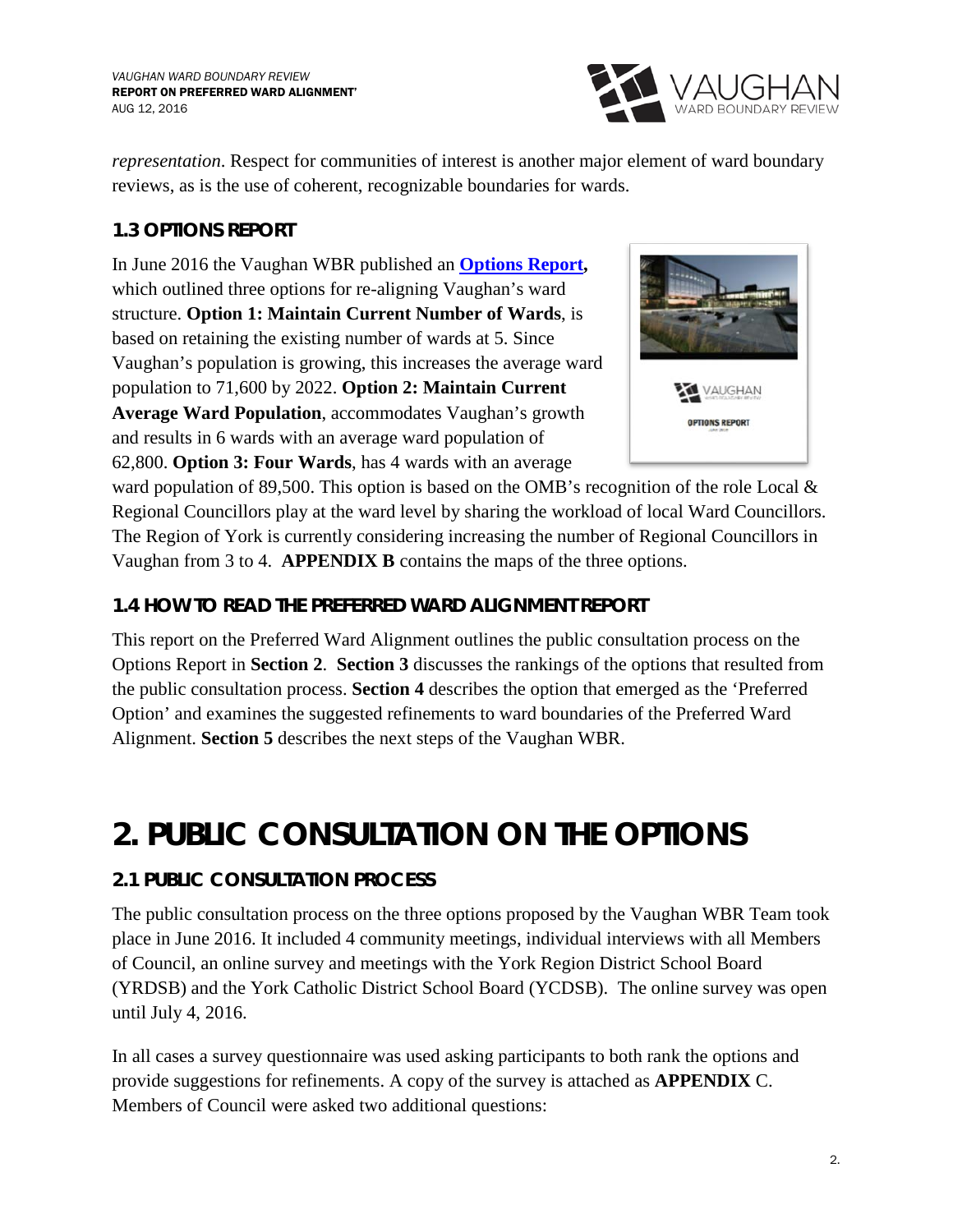

- What functions do the Local & Regional Councillors perform at the ward level? and,
- Which community groups should be on the Vaughan WBR mailing list?

Community groups suggested by Members of Council were included on the Vaughan WBR mailing list and **APPENDIX D** of this report contains a summary of the responses from Members of Council regarding the role of Local & Regional Councillors.

Since the meetings with the two School Boards involved only staff, they did not produce any rankings. However, the meetings discussed the implications of each of the options for the organization of the current Trustee wards. The general response was that "the more change there is, the more it disrupts the system". This was also evident from a response received from one of the Trustees, who urged that the current ward alignment in the City of Vaughan remain as it is now.

Staff from both School Boards forwarded information on the Vaughan WBR as well as the survey to their respective Trustees and encouraged them to comment on the Options.

Attendance at the 4 public meetings was sparse. However, a total of 102 surveys were received, 94 on-line and 8 from people attending the public meetings. The survey responses came from across the city.

#### **2.2 COMMUNICATION & OUTREACH**

The City of Vaughan staff and the Vaughan WBR Team publicized the project, advertised the public meetings and made effort to draw attention to the online survey.

The City of Vaughan established a project webpage to ensure easy access to information about the ward boundary review [\(www.vaughan.ca/wardboundaryreview\)](http://www.vaughan.ca/wardboundaryreview). The website had more than 1,000 visits in the month of June.

The main outreach tool for the Vaughan WBR is the contact database, which includes more than 3700 business owners, residents' associations, community services organizations, other stakeholder groups and individual residents. Three sets of e-news were sent out to the entire contact database to introduce the Vaughan WBR project, advertise the public meetings and encourage participation in the survey. Throughout the project this database has grown, as individuals request that their names be added to the list.

Several other communication and outreach activities were conducted to promote the public meetings and the survey:

• A slide about the Vaughan WBR was shown on the Vaughan TV network and community centre screens.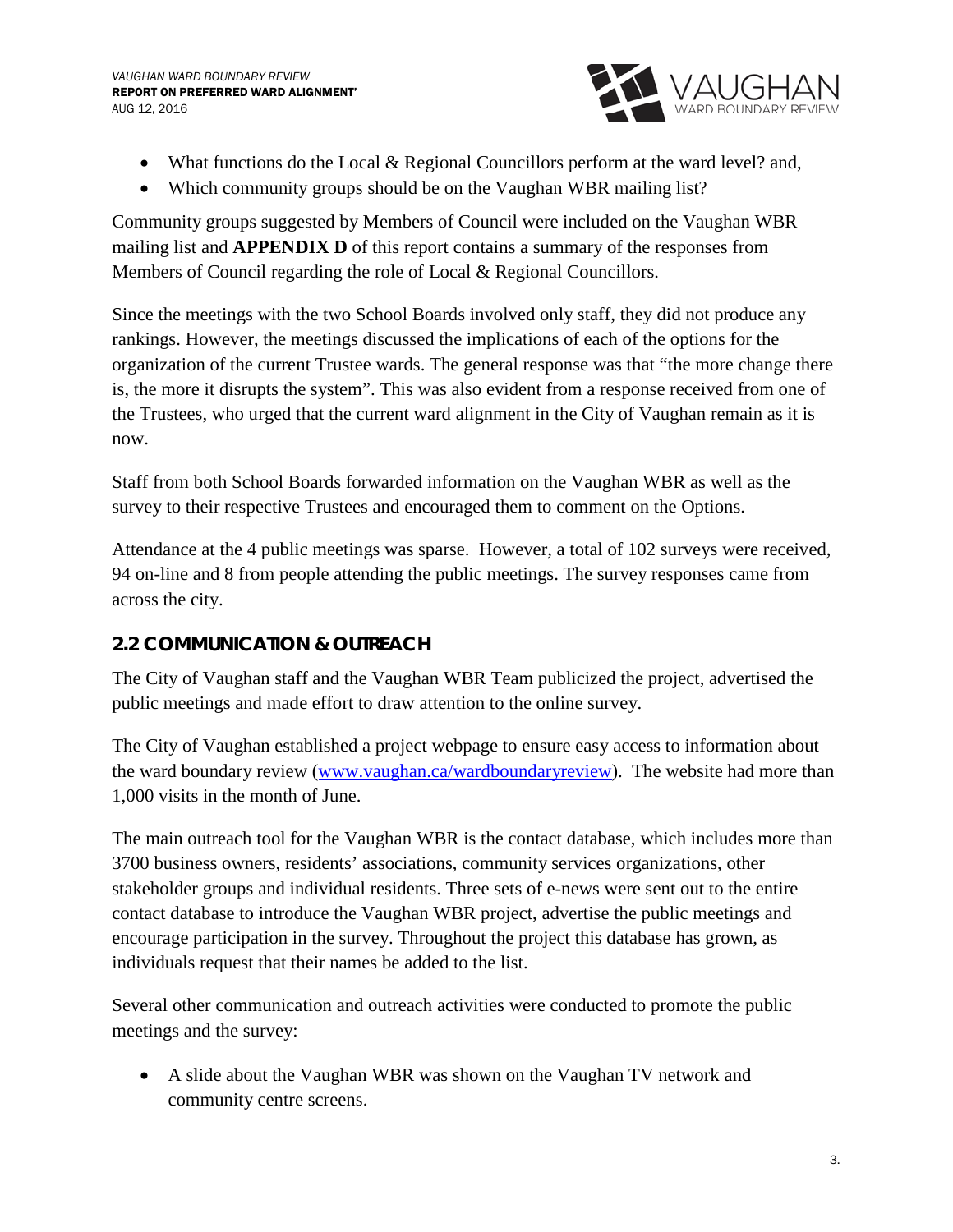

- Information about the Vaughan WBR was included in the City's corporate eNewsletter that goes to approximately 8,000 subscribers.
- A banner was placed on the City's website homepage directing users to the project webpage.
- Posters advertising the process and public meetings were displayed in the City's libraries and community centres.
- A notice was placed on the City's digital signage network.
- Ads were placed in the Vaughan Citizen, the Thornhill Liberal and the Toronto Star. The Vaughan Citizen published an article about the public meetings.

The City of Vaughan was also responsible for social media and was active on Twitter and Facebook spreading the news of the release of the Options Report and to promote local public meetings and the survey. The City of Vaughan has 9,501 followers on Twitter and 2,580 Likes on Facebook. Many of the Tweets and Posts were shared, retweeted and liked, which extended the reach of the posts.

Many Councillors also shared e-news and tweets/posts about the public meetings and the project in general with their constituents. Examples of tweets can be found below:



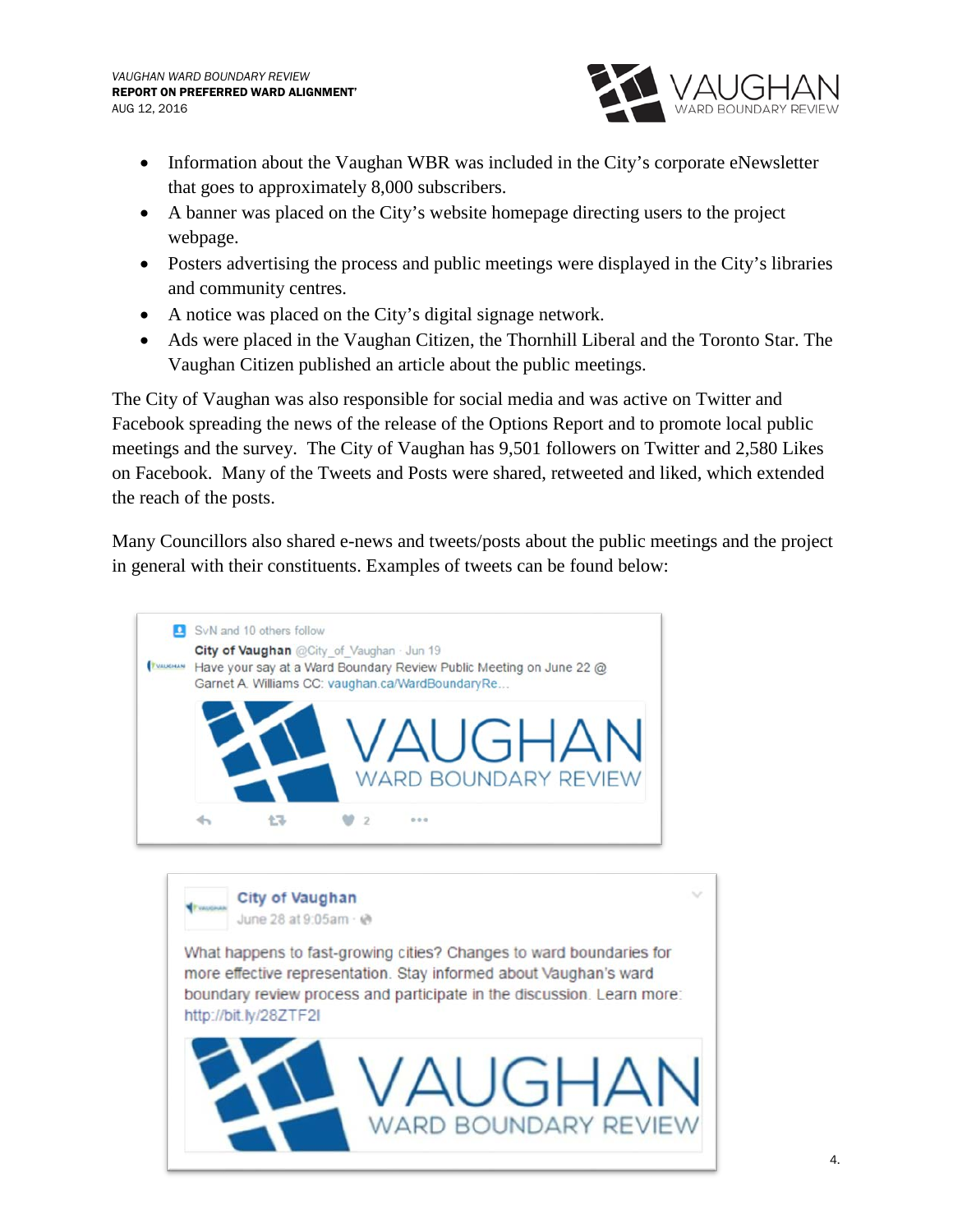

## **3. RANKING THE OPTIONS**

This Section of the Report discusses the ranking of the three options for re-aligning the City of Vaughan's wards by Members of Council and through the public survey.

Table 1 summarizes the key elements of the three options.

#### **Table 1: Summary of Options**

| <b>OPTION</b>                               | <b>AVG. WARD</b><br><b>POPULATION</b> | <b>POPULATION RANGE</b><br>$(+/- 10%)$ | #OF<br><b>WARDS</b> |
|---------------------------------------------|---------------------------------------|----------------------------------------|---------------------|
| 1: Maintain Current Number of Wards         | 71,600                                | $64,440 - 78,800$                      |                     |
| 2: Maintain Current Average Ward Population | 62,800                                | $56,500 - 69,000$                      |                     |
| 3: Four Wards                               | 89,500                                | $80,500 - 98,500$                      |                     |

The analysis of the feedback on the three options is presented separately for the public survey and Members of Council. This approach is used to preserve statistical accuracy.

Not all survey participants ranked all the options. For example, some only provided their first or first two choices or, perhaps, no choices at all. In these cases, the options have been listed as "not ranked". Some Members of Council have indicated that they do not like an option at all, a "noway" comment. In those cases, the option has been ranked as a "No". Members of the public have not used the "No" approach.

In addition to the 'first choice' analysis, the Vaughan WBR team has also applied a 'ranked score', which is able to weigh second and third choices. The 'ranked score' assigns a numerical value to each choice and the sum of those values determines the overall ranked result, or score.

Choices have been scored to determine a 'ranked score' for each option as follows:

| $\triangleright$ First Choice     | 3 Points |
|-----------------------------------|----------|
| $\triangleright$ Second Choice    | 2 Points |
| $\triangleright$ Third Choice     | 1 Point  |
| $\triangleright$ Not Ranked or No | 0 Points |

#### **3.1 PUBLIC SURVEY RESULTS**

102 surveys were received, 94 on-line and 8 from people attending the public meetings. The following chart shows survey responses by ward.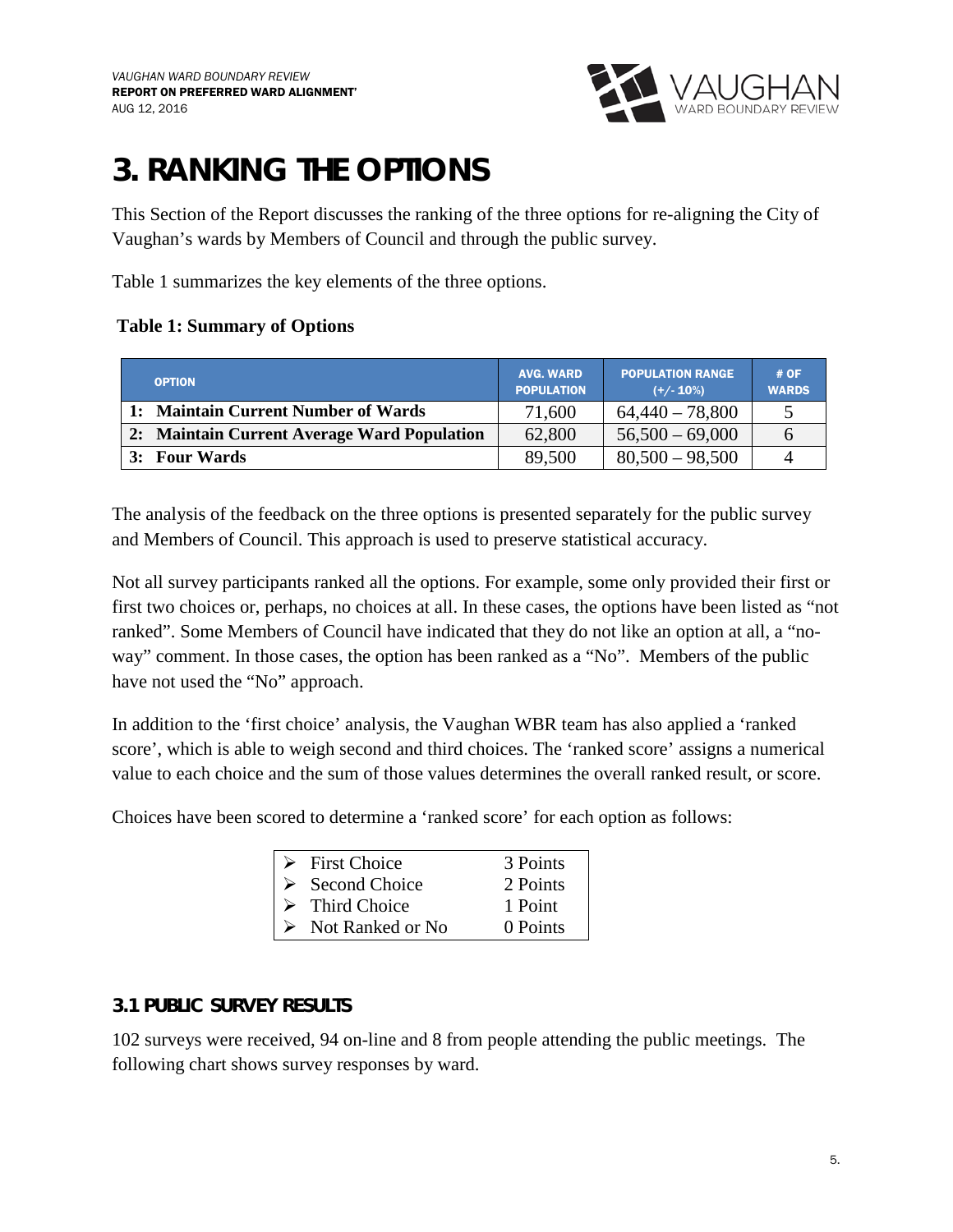



Respondents were asked to rank the three options by indicating their first, second and third choice, while keeping in mind the components of *effective representation*. Table 2 shows the ranking of the options by the public.

|  |  |  | Table 2: Ranking by Option Placement - Public Survey |
|--|--|--|------------------------------------------------------|
|--|--|--|------------------------------------------------------|

|                      | <b>OPTION 1</b> | <b>OPTION 2</b> | <b>OPTION 3</b> |
|----------------------|-----------------|-----------------|-----------------|
| <b>First ranked</b>  | 35              | 31              | 33              |
| <b>Second ranked</b> | 46              | 24              | 17              |
| <b>Third ranked</b>  |                 | 35              | 45              |
| Not ranked           | 10              | 12              |                 |
| <b>Total</b>         | 102             | $\Omega$        |                 |

The following chart depicts Table 2 in graphic form.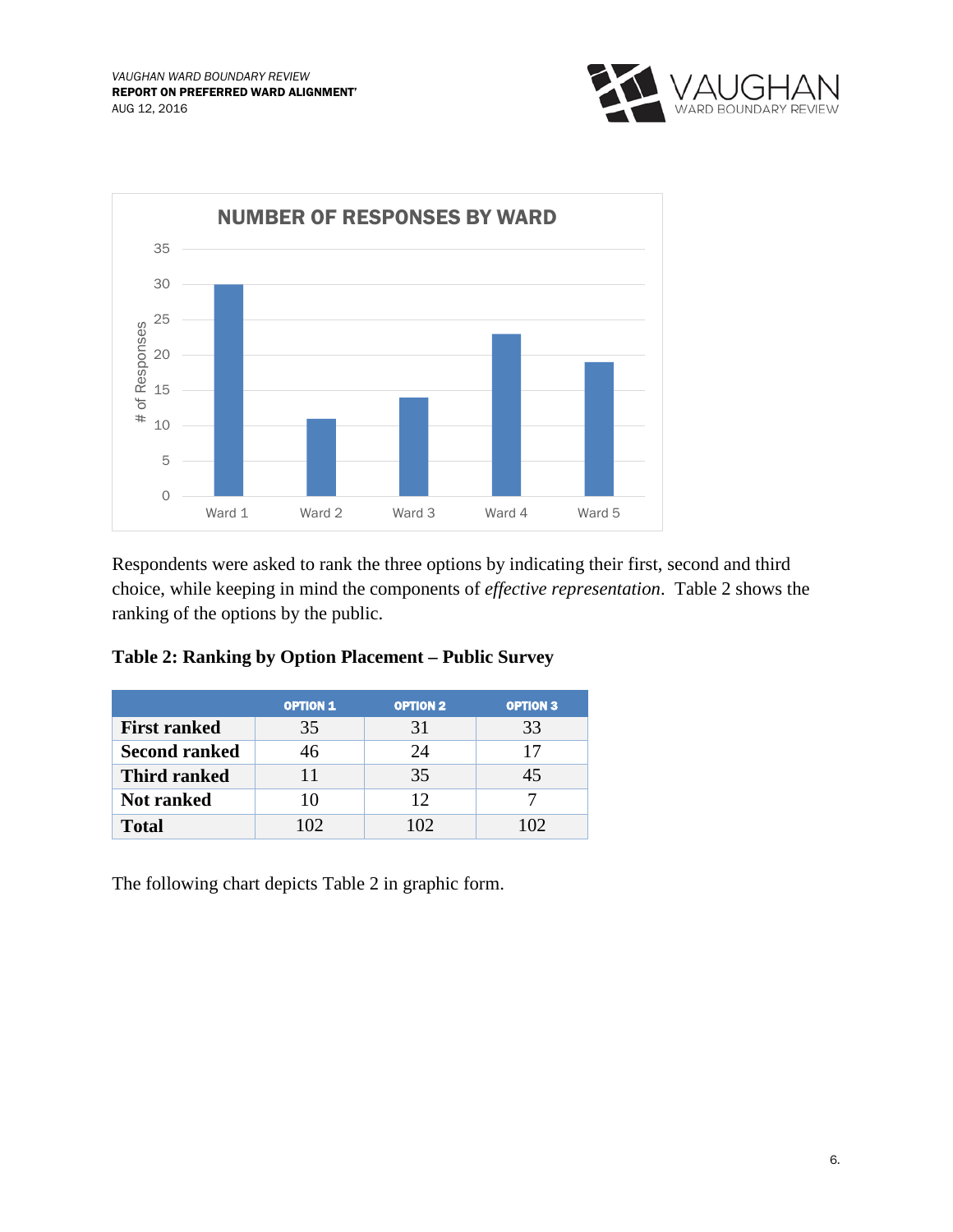



From the public's perspective, as contained in the surveys, all three options ranked closely as a first choice. Option 1 was slightly ahead with a score of 35. However, Option 3 had a score of 33 and Option 2 had a score of 31.

The second and third choices of respondents allows for a determination of a "ranked score" based on the scoring approach outlined above. Table 3 presents the "ranked score" for each option.

**Table 3: Total Ranked Score – Public Survey**

|                    | <b>OPTION 1</b> | <b>OPTION 2</b> | <b>OPTION 3</b> |
|--------------------|-----------------|-----------------|-----------------|
| <b>Total Score</b> | 208             | 176             | 178             |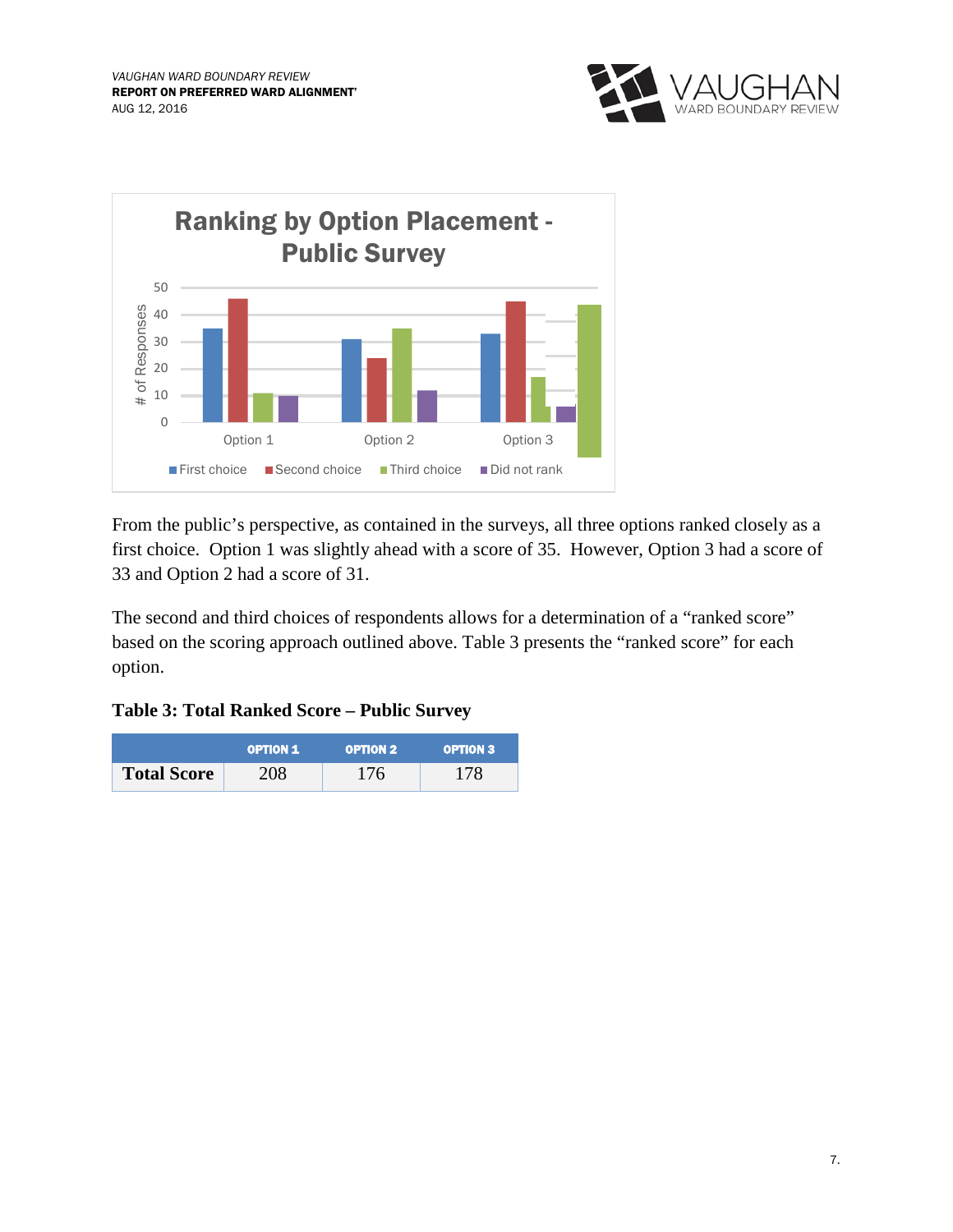



The following chart depicts Table 3 in graphic form.

When the results of second and third choices are included, Option 1 leads by a wide margin with 208 points. Options 2 and 3 are virtually tied with 176 and 178 points, respectively.

Taking all aspects of the public survey into account, Option 1, the five ward option, is clearly the preferred option based on the public survey.

#### **3.2 MEMBERS OF COUNCIL SURVEY RESULTS**

All Members of Council were interviewed individually. Most provided a ranking of the options. Table 4 provides the rankings from the Members of Council.

|                      | <b>OPTION 1</b> | <b>OPTION 2</b> | <b>OPTION 3</b> |
|----------------------|-----------------|-----------------|-----------------|
| <b>First ranked</b>  |                 |                 |                 |
| <b>Second ranked</b> |                 |                 |                 |
| <b>Third ranked</b>  |                 |                 |                 |
| N <sub>0</sub>       |                 |                 |                 |
| <b>Not ranked</b>    |                 |                 |                 |
| <b>Total</b>         |                 |                 |                 |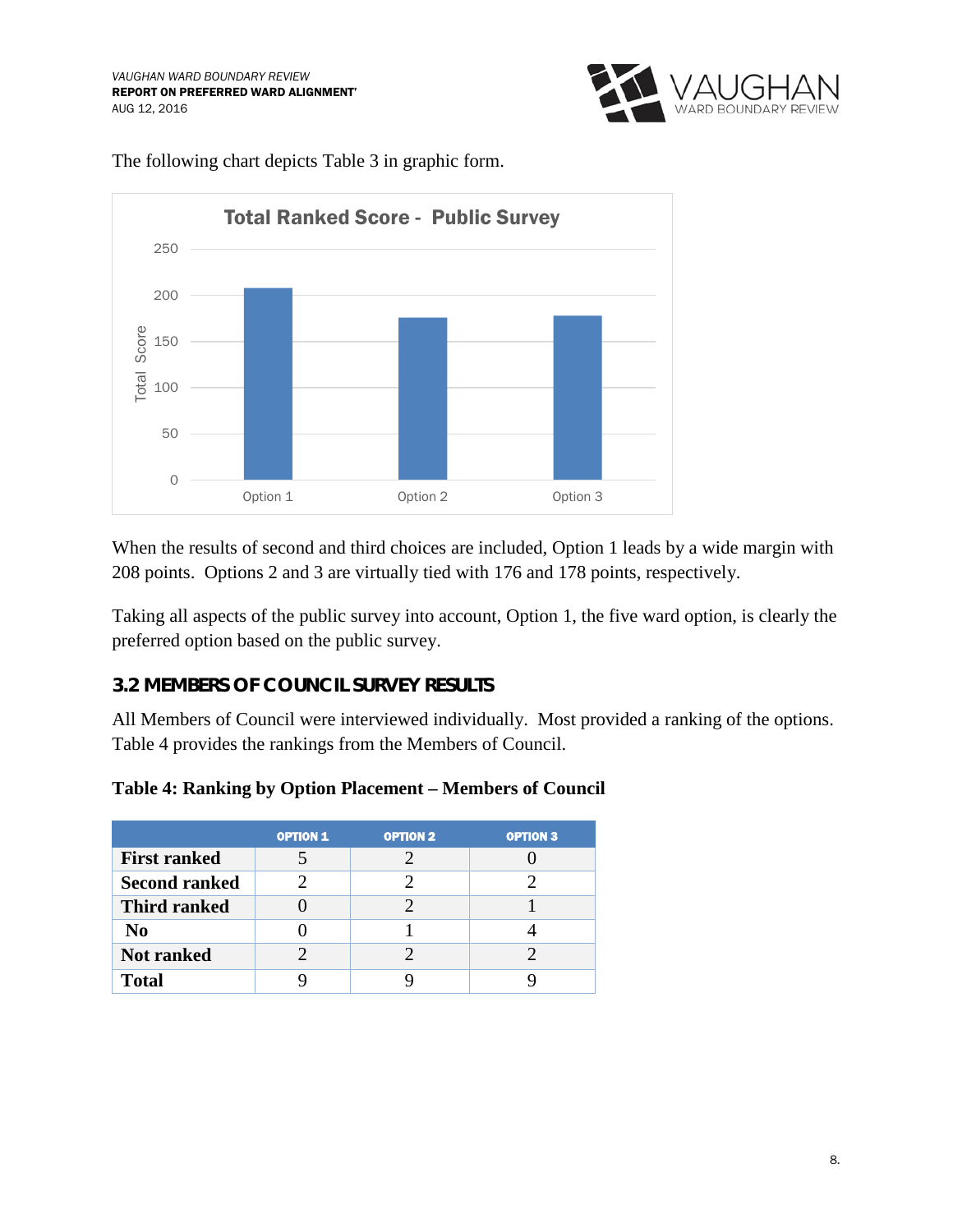

The following chart depicts Table 4 in graphic form.



Based on the responses from Members of Council, Option 1 is clearly the preferred option. A calculation of the "ranked score" solidifies this preference, as Table 5 and its accompanying chart demonstrate.

#### **Table 5: Total Ranked Score – Members of Council**



0 2 4 6 8 10 12 14 16 18 20 Option 1 Option 2 Option 3 Total Ranked Score - Members of Council

The following chart depicts Table 5 in graphic form.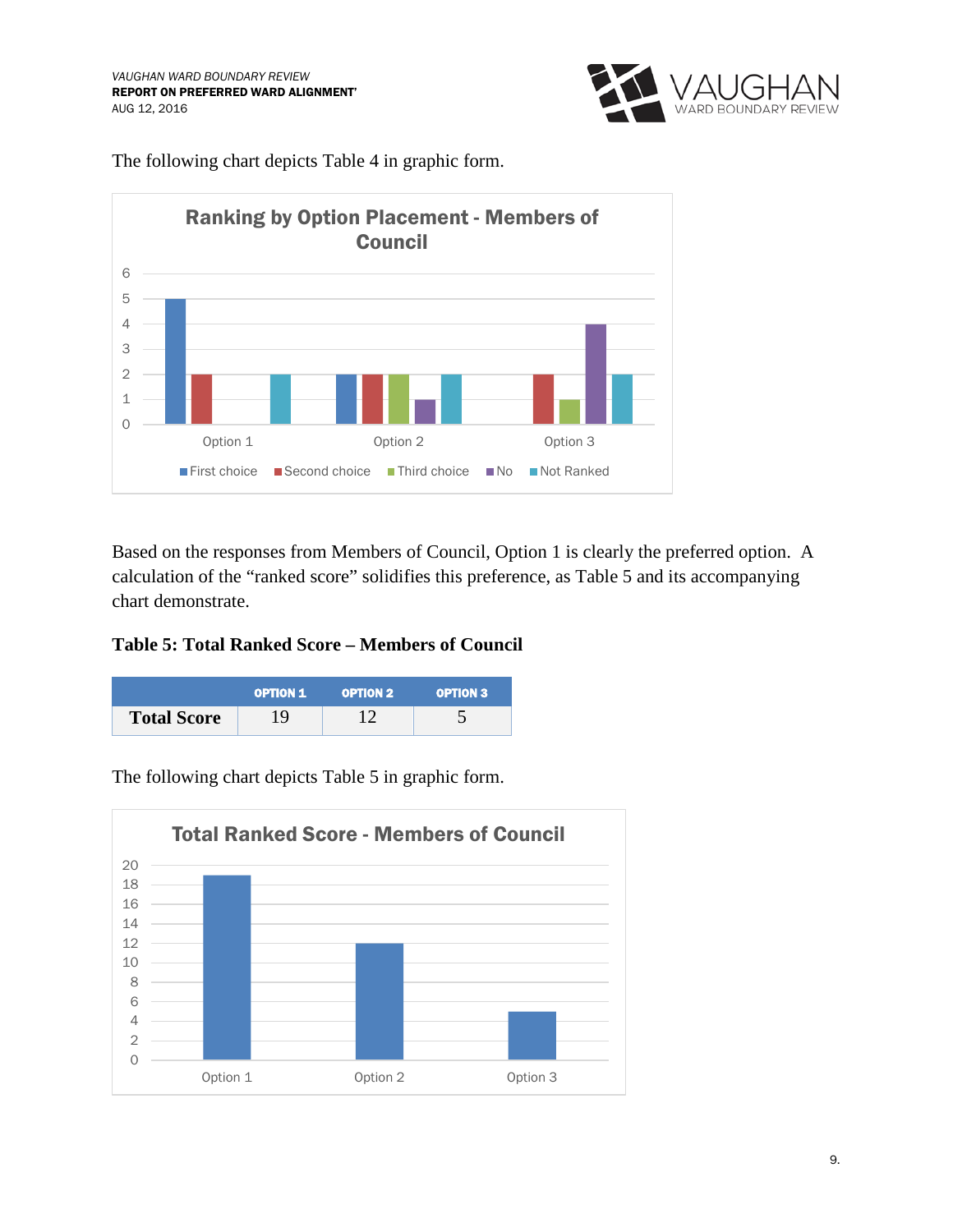

Based on the responses from Members of Council, the preference for Option 1: Maintain Current Number of Wards is clear.

# **4. PREFERRED OPTION AND REFINEMENTS**

The analysis of the rankings of the three options in Section 3 of this report demonstrate that the public and Members of Council clearly and consistently prefer Option 1: Maintain Current Number of Wards. This option becomes, therefore, the 'Preferred Option'.

During both the interviews with Members of Council and in the online survey and public meetings the Vaughan WBR Team asked for suggestions for refining the ward boundaries of each of the options. Numerous ideas were offered, many related to retaining communities of interest such as old and new Maple and smaller areas across Vaughan.

The Vaughan WBR Team evaluated each suggestion related to the 'Preferred Option' to determine whether it could be incorporated without jeopardizing voter parity, communities of interest and the need to have relatively coherent ward boundaries. Not all of the suggestions could be incorporated.

**APPENDIX E** lists the suggested refinements for the 'Preferred Option', and the Vaughan WBR Team's 'Action/Comment' for each of those refinements. Based on the refinements that could be incorporated, a revised ward alignment has been prepared for Option 1: Maintain Current Number of Wards.

Table 6 shows the Forecast Population and Variance for each of the wards in the Preferred Ward Alignment.

| <b>YEAR</b>    | 2018              |                 | 2022              |                 | 2026              |                 |
|----------------|-------------------|-----------------|-------------------|-----------------|-------------------|-----------------|
| <b>WARDS</b>   | <b>POPULATION</b> | <b>VARIANCE</b> | <b>POPULATION</b> | <b>VARIANCE</b> | <b>POPULATION</b> | <b>VARIANCE</b> |
| P1             | 62,200            | $-7\%$          | 69,500            | $-3%$           | 78,900            | 3%              |
| P <sub>2</sub> | 66,000            | $-2\%$          | 71,600            | $0\%$           | 76,200            | $-1\%$          |
| P <sub>3</sub> | 69,800            | 4%              | 73,000            | 2%              | 75,800            | $-1\%$          |
| <b>P4</b>      | 64,900            | $-3\%$          | 70,900            | $-1\%$          | 78,400            | 2%              |
| <b>P5</b>      | 72,600            | 8%              | 73,000            | 2%              | 74,100            | $-3%$           |

#### **Table 6: Preferred Ward Alignment – Forecast Population and Variance**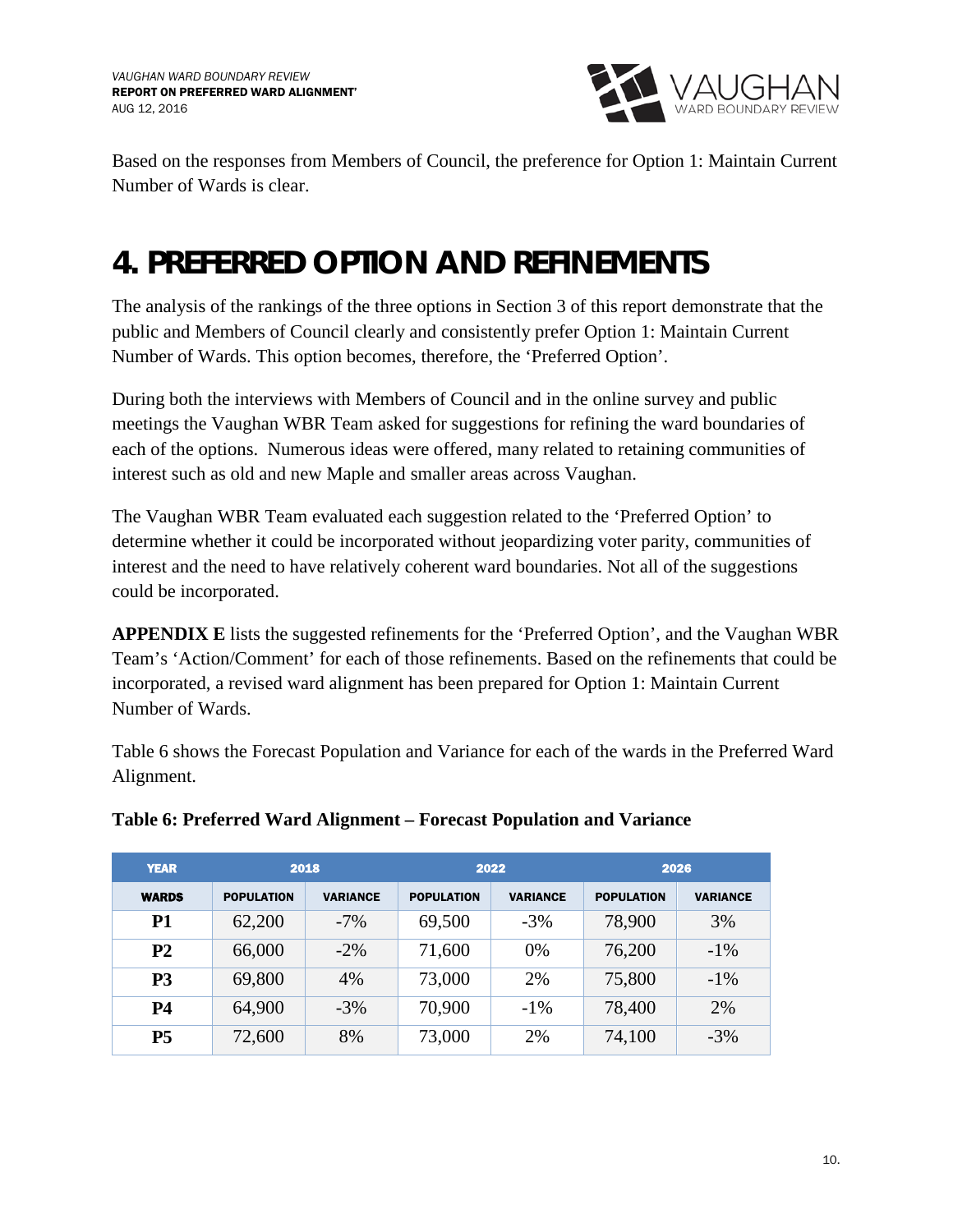

In the target year 2022 all of the 5 wards are projected to be within a  $+/-3\%$  variance range around the projected ward population average of 71,600. This is excellent in terms of voter parity. As Table 6 indicates, this situation is not expected to change in 2026.

The Map below illustrates the Preferred Ward Alignment. A larger version of this map is attached at the end of this report in **APPENDIX G** and a larger version of this map with current ward boundaries shown is attached as **APPENDIX F**.